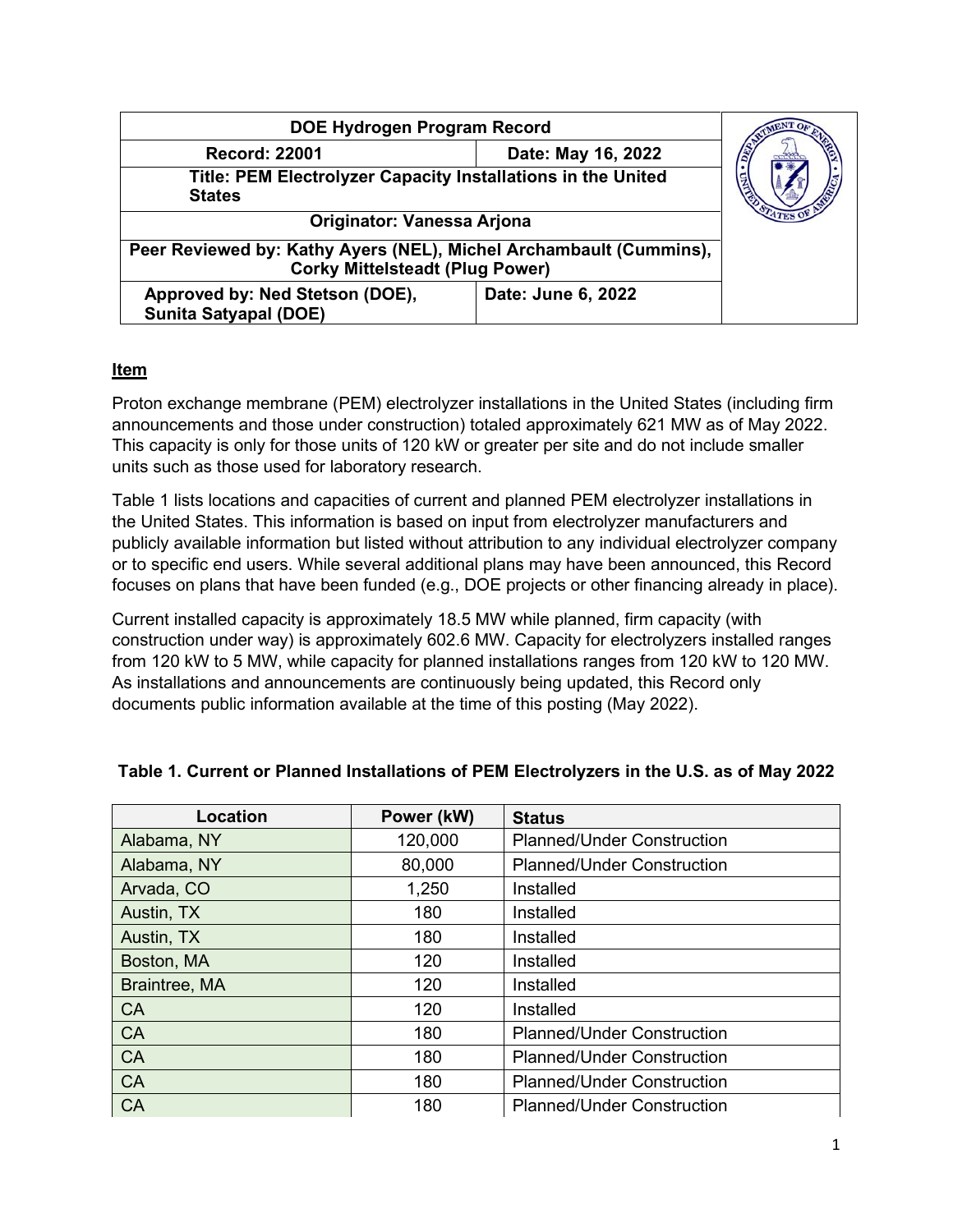| CA                    | 120     | <b>Planned/Under Construction</b> |
|-----------------------|---------|-----------------------------------|
| CA                    | 180     | <b>Planned/Under Construction</b> |
| CA                    | 900     | <b>Planned/Under Construction</b> |
| CA                    | 180     | <b>Planned/Under Construction</b> |
| CA                    | 1,000   | <b>Planned/Under Construction</b> |
| Canandaigua, NY       | 120     | Installed                         |
| Champaign, Urbana, IL | 1,000   | Installed                         |
| Columbus, IN          | 180     | Installed                         |
| Columbus, OH          | 180     | Installed                         |
| Costa Mesa, CA        | 180     | Installed                         |
| Denver, CO            | 1,000   | Installed                         |
| Douglas County, WA    | 5,000   | <b>Planned/Under Construction</b> |
| Emeryville, CA        | 180     | Installed                         |
| Escondido, CA         | 1,250   | <b>Planned/Under Construction</b> |
| Fresno, CA            | 120,000 | <b>Planned/Under Construction</b> |
| <b>GA</b>             | 180     | Installed; Awaiting Commission    |
| Hertford Cty, NC      | 120     | Installed                         |
| HI                    | 180     | Installed                         |
| H <sub>l</sub>        | 180     | Installed                         |
| HI                    | 180     | Installed                         |
| Kansas City, MO       | 1,000   | Installed                         |
| <b>Kingsland GA</b>   | 120,000 | <b>Planned/Under Construction</b> |
| Kingsland, GA         | 5,000   | Installed                         |
| <b>KY</b>             | 120     | Installed                         |
| KY                    | 120     | Installed                         |
| Leesport, PA          | 180     | Installed                         |
| Lexington, MA         | 180     | Installed                         |
| Lincoln, RI           | 120     | Installed                         |
| <b>MA</b>             | 120     | Installed                         |
| Mahwah, NJ            | 180     | Installed                         |
| <b>NC</b>             | 120     | <b>Planned/Under Construction</b> |
| <b>NJ</b>             | 180     | Installed                         |
| <b>NJ</b>             | 1,000   | <b>Planned/Under Construction</b> |
| <b>NY</b>             | 120     | <b>Planned/Under Construction</b> |
| <b>NY</b>             | 120     | <b>Planned/Under Construction</b> |
| Oak Harbor, OH        | 2,000   | <b>Planned/Under Construction</b> |
| Oakland, CA           | 180     | Installed                         |
| OH                    | 120     | Installed                         |
| Okeechobee, FL        | 25,000  | <b>Planned/Under Construction</b> |
| Orlando, FL           | 500     | <b>Planned/Under Construction</b> |
| Oswego, NY            | 1,250   | <b>Planned/Under Construction</b> |